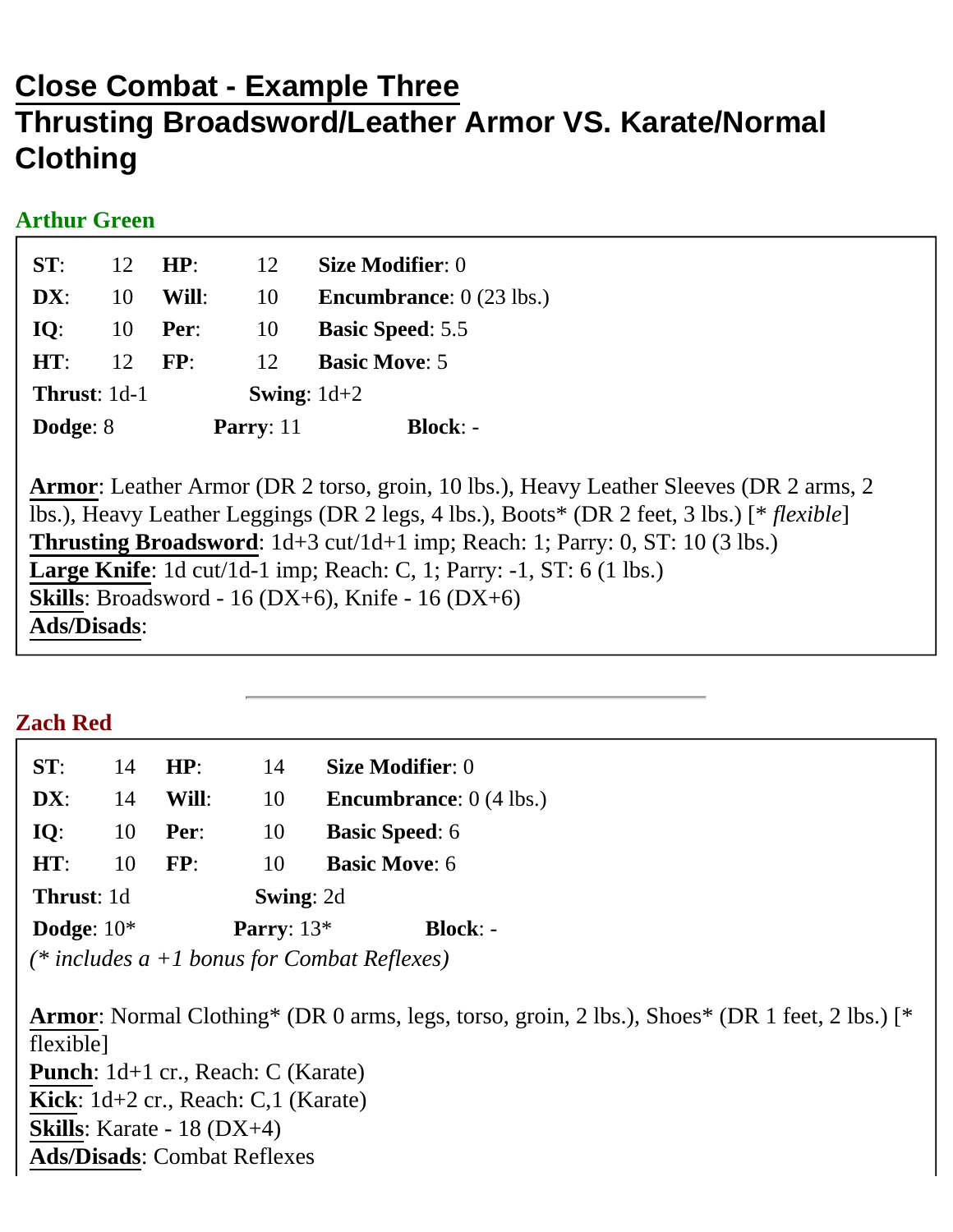In this example, two combatants face one another in a gladiatorial arena, one unarmed and unarmored, the other armed with a thrusting broadsword and wearing leather armor. They start the contest one yard apart.

Zach has the higher Basic Speed, so he goes first.



## **TURN ONE**

**Zach Red** HP: 14

**Maneuver**: All-Out Attack (Double), Hit Location: Face, Kick (*Arthur*)

Uses his Step to move forward 1 hex, rolls 3d6 twice against his effective Karate skill of 11 (- 5 for Hit Location: Face, -2 for Kick) and gets 11 and 10 - two possible hits.

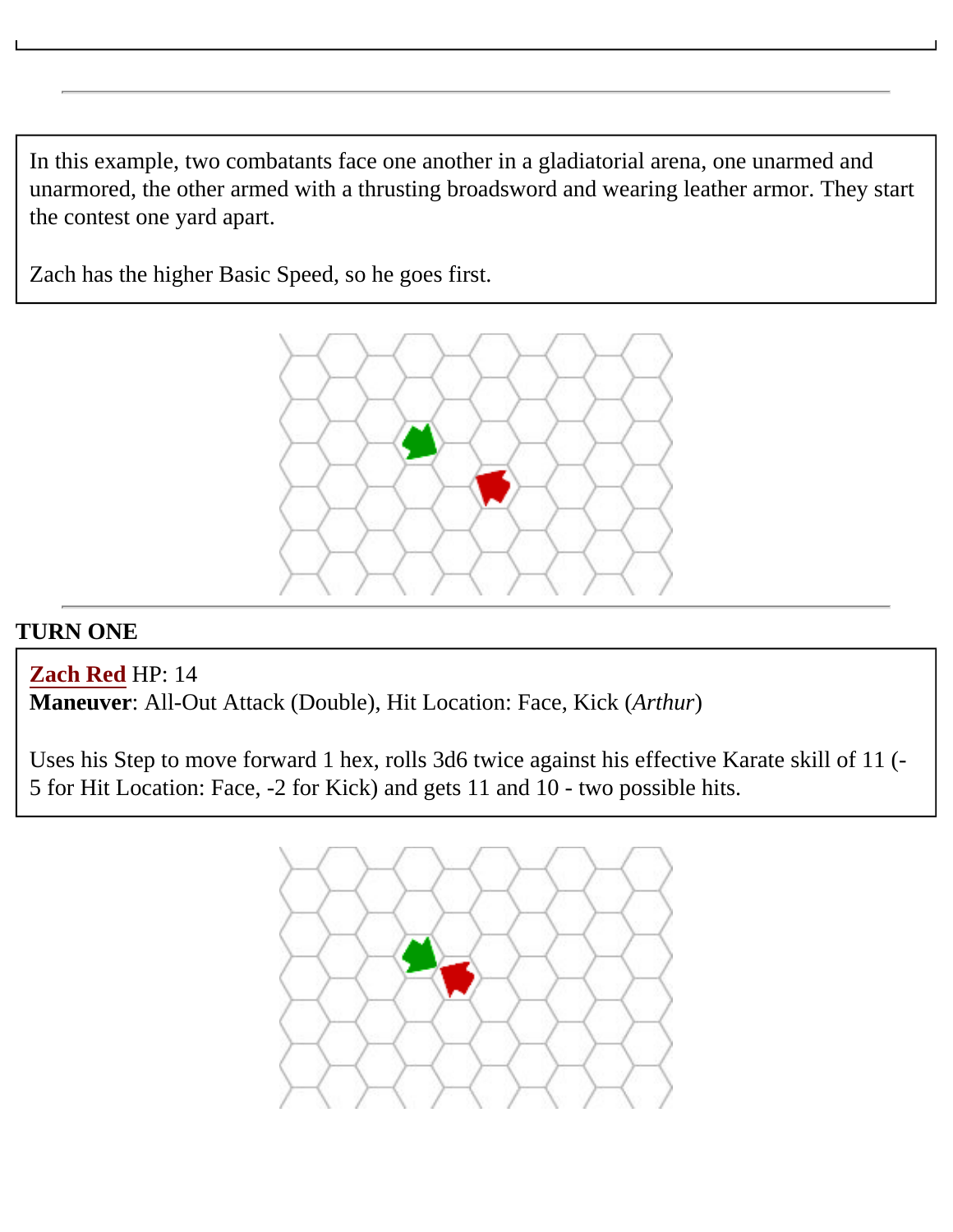#### **Arthur Green** HP: 12

Rolls 3d6 twice against his Dodge of 8 (cannot Parry as his weapon is not yet ready) and gets 9 and 14 - he fails both defenses.

#### **Zach Red** HP: 14

Rolls 1d+2 for damage twice and gets totals of 3 and 5.

#### **Arthur Green** HP: 4, Shock: -4

3 points of crushing basic damage to the Face - 0 DR leaves 3 points of penetrating damage. Arthur's HP are reduced to 9 and he has a shock penalty of -3.

As this was a hit to the Face sufficient to cause a Shock penalty, Arthur must check for Knockdown and Stunning (B420). He rolls 3d6 against his HT of 10 and gets 9 - he suffers no penalty beyond ordinary Shock.

5 points of crushing basic damage to the Face - 0 DR leaves 5 points of penetrating damage. Arthur's HP are further reduced to 4, and his Shock penalty is increased to the maximum of -4.

As this was a hit to the Face sufficient to cause a Shock penalty, Arthur must check for Knockdown and Stunning. He rolls 3d6 against his HT of 10 and gets 10 - he suffers no penalty beyond ordinary Shock.

**Arthur Green** HP: 4, Shock: -4 **Maneuver**: Ready (*broadsword*)

## **TURN TWO**

**Zach Red** HP: 14 **Maneuver**: Attack, Disarm (B401), Kick (*Arthur*)

Rolls 3d6 against his effective Karate skill of 10 (-4 to hit a weapon of reach 1, -2 for Disarm, - 2 for Kick) and gets 10 - a possible hit. (Note that it *is* legal to attempt a disarm immediately following a Ready maneuver.)

#### **Arthur Green** HP: 4, Shock: -4

Rolls 3d6 against his Parry of 11 and gets 12 - he fails to Parry. (It is legal to Parry with a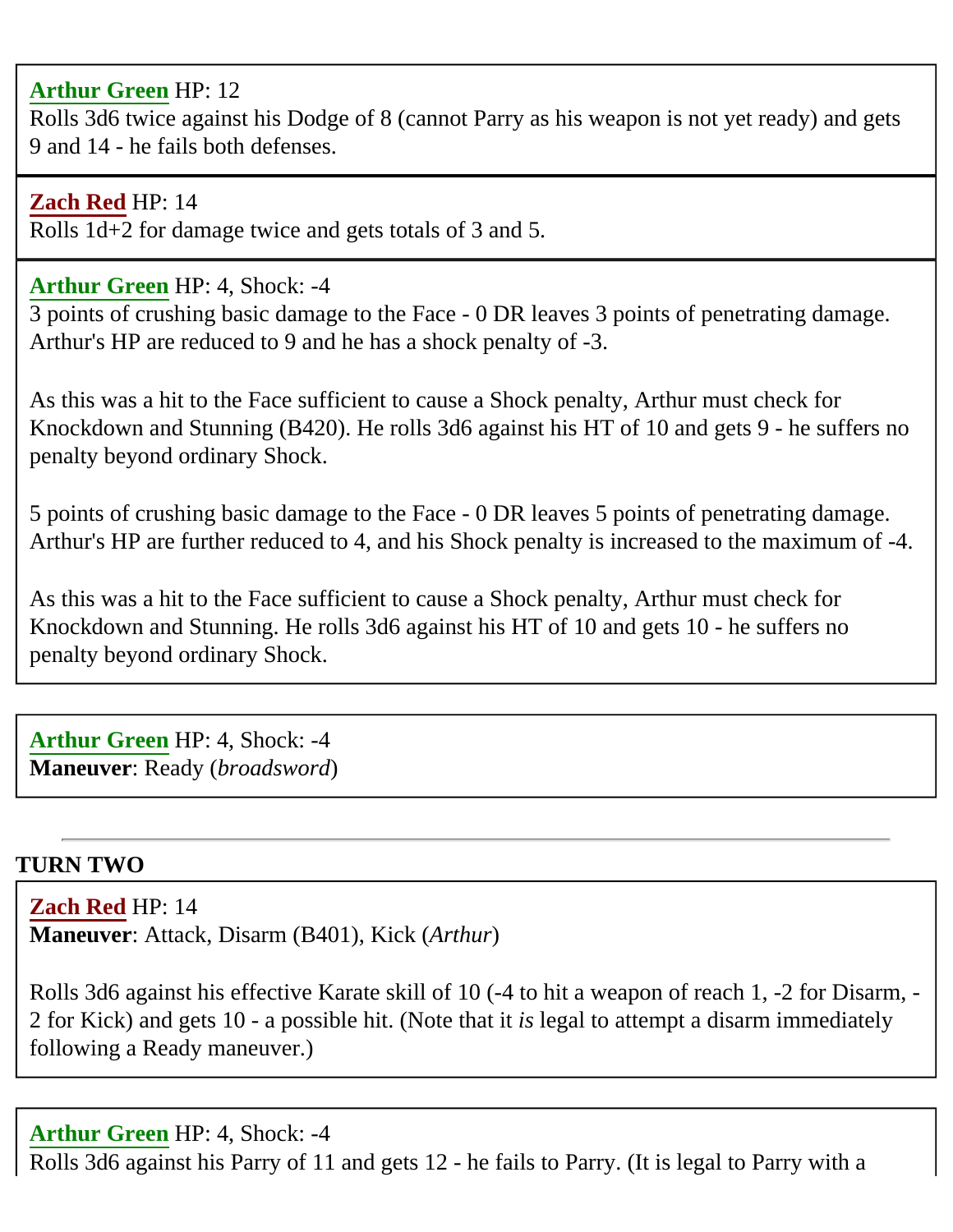weapon immediately following a Ready maneuver for the same reasons as above.)

# **Zach Red** HP: 14

Disarm requires a Quick Contest of weapon skills, using either the standard DX-based value or ST-based (if it would be better). Zach rolls 3d6 against his Karate skill of 18 and gets 11, a success by 7.

# **Arthur Green** HP: 4, Shock: -4

As Arthur's ST is 12 and his DX is only 10, he chooses to use his ST-based value instead - his Broadsword skill is at "DX+6", substituting ST for DX yields an effective value of 18. He rolls 3d6 against his ST-based Broadsword skill of 18 and gets 13, a success by 5.

Arthur loses the Quick Contest - the GM rolls 1d6 to determine the direction his weapon flies (B414) and gets 5, then places the disarmed weapon on the map.



**Arthur Green** HP: 4 **Maneuver**: Ready (*knife*)

# **TURN THREE**

# **Zach Red** HP: 14

**Maneuver**: All-Out Attack (Strong), Hit Location: Vitals, Lethal Strike (B404), Punch (*Arthur*)

Uses his Step to move forward 1 hex into Arthur's hex, rolls 3d6 against his effective Karate skill of 13 (-3 for Hit Location: Vitals, -2 for Lethal Strike) and gets 12 - a possible hit.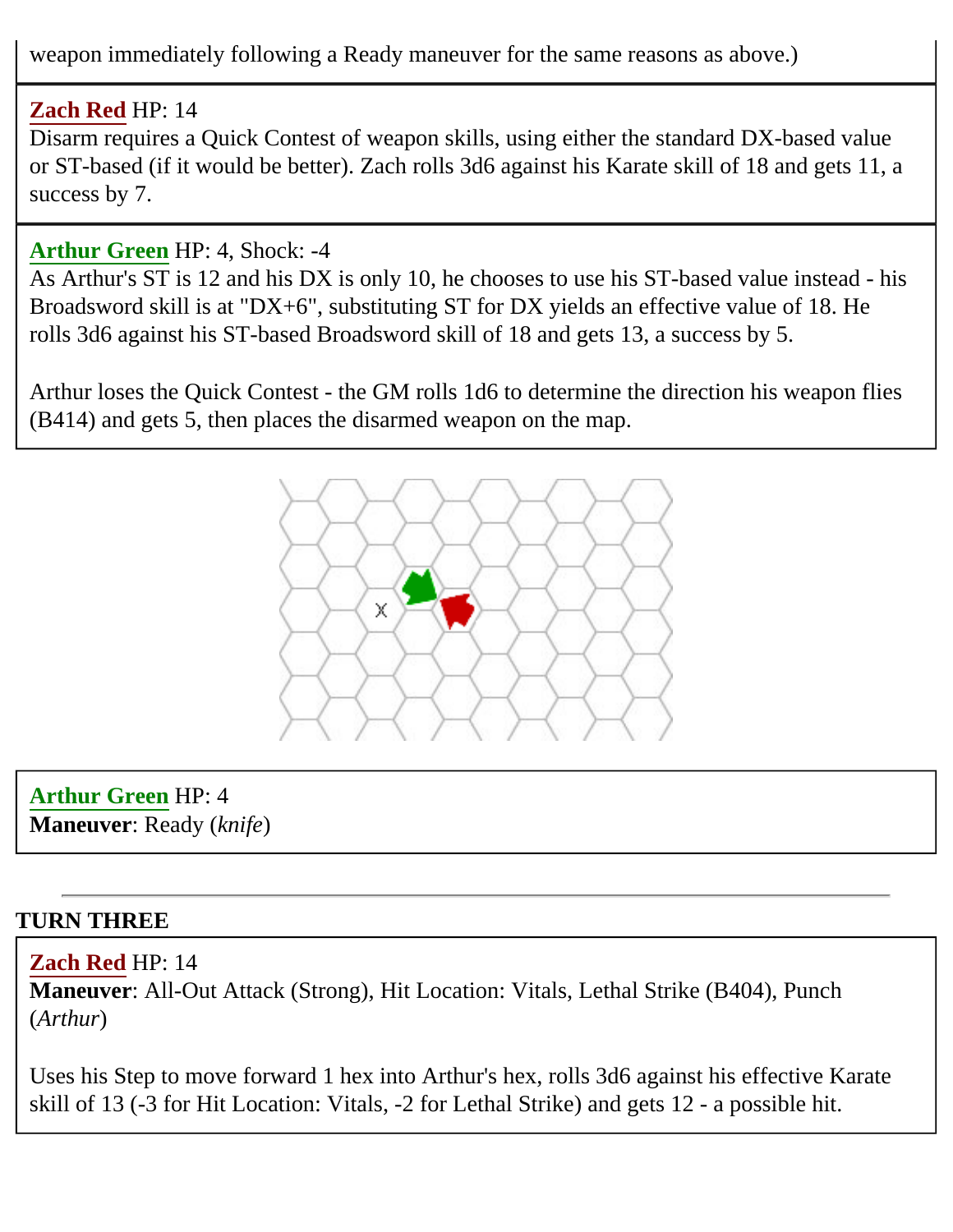

## **Arthur Green** HP: 4

Opts to Parry and Retreat (B377), and moves out of Close Combat. Rolls 3d6 against his effective Parry of 11 (-1 for using a knife, +1 for Retreat) and gets 14 - he fails to Parry.



# **Zach Red** HP: 14

Rolls 1d+2 for damage (-1 for Lethal Strike, +2 for All-Out Attack (Strong)) and gets a total of 5.

## **Arthur Green** HP: -5, Shock: -4

5 points of piercing (from Lethal Strike) basic damage to the Vitals - 2 DR leaves 3 points of penetrating damage. 3 points x the 3 wounding modifier for Hit Location: Vitals = 9. Arthur's HP are reduced to -5 and he has a shock penalty of -4.

As this is a Major Wound (more than 1/2 HP injury from a single blow), Arthur must check for Knockdown and Stunning (B420). He rolls 3d6 against his effective HT of 7 (-5 for Hit Location: Vitals) and gets 10 - he falls down prone and suffers Stun.

He also has less than 1/3 his HP, so his Move and Dodge are halved.